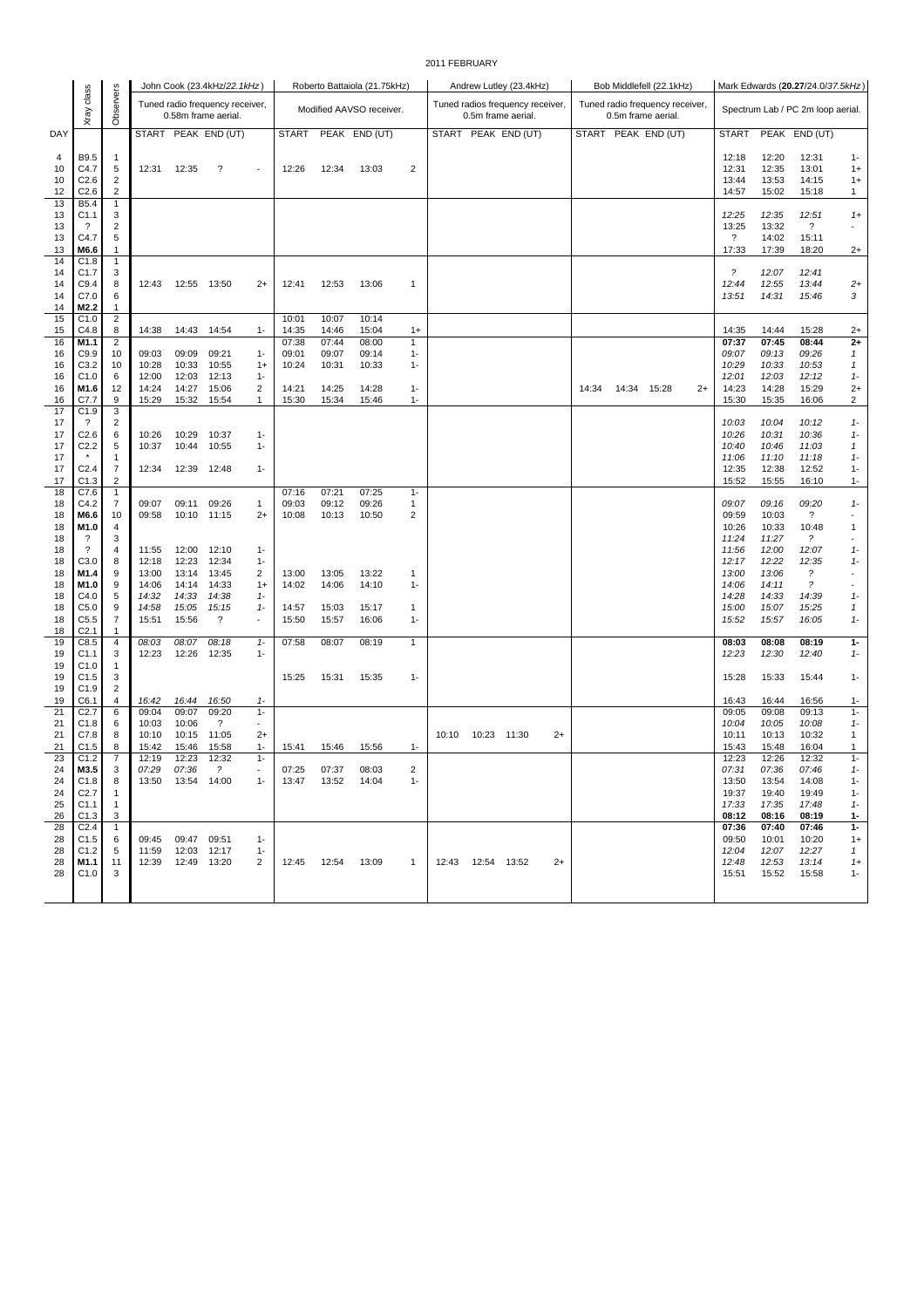2011 FEBRUARY

|               |                                        |                |                     | Colin Clements (23.4kHz/37.5kHz) |                   |                |                | Peter Meadows (23.4kHz)                                |                       |                     |                                 | Mike King (20.9kHz) |       |                |                | John Wardle (23.4kHz)                     |                      |                |                | Peter King (20.9kHz)                        |                     |
|---------------|----------------------------------------|----------------|---------------------|----------------------------------|-------------------|----------------|----------------|--------------------------------------------------------|-----------------------|---------------------|---------------------------------|---------------------|-------|----------------|----------------|-------------------------------------------|----------------------|----------------|----------------|---------------------------------------------|---------------------|
|               |                                        |                | loop aerial.        | AAVSO receiver, 0.76m screened   |                   |                |                | Tuned radio frequency receiver,<br>0.58m frame aerial. |                       |                     | AAVSO receiver.<br>loop aerial. |                     | Tuned |                |                | Gyrator MKII receiver, 1m loop<br>aerial. |                      |                |                | Own designed receiver, 1.4m loop<br>aerial. |                     |
| DAY           |                                        |                |                     | START PEAK END (UT)              |                   | <b>START</b>   |                | PEAK END (UT)                                          |                       | START PEAK END (UT) |                                 |                     |       |                |                | START PEAK END (UT)                       |                      | <b>START</b>   |                | PEAK END (UT)                               |                     |
| 4<br>10<br>10 | B9.5<br>C4.7<br>C <sub>2.6</sub>       | 12:31          |                     | 12:35 12:46                      | $1 -$             |                |                |                                                        |                       |                     |                                 |                     |       |                |                |                                           |                      |                |                |                                             |                     |
| 12<br>13      | C <sub>2.6</sub><br>B5.4               |                |                     |                                  |                   |                |                |                                                        |                       |                     |                                 |                     |       |                |                |                                           |                      | 14:30          | 15:05          | 15:20                                       | $2+$                |
| 13<br>13      | C <sub>1.1</sub><br>$\overline{\cdot}$ |                |                     |                                  |                   |                |                |                                                        |                       |                     |                                 |                     |       |                |                |                                           |                      | 12:30          | 12:35          | 12:40                                       | $1 -$               |
| 13<br>13      | C4.7<br>M6.6                           | 13:31          |                     | 13:49 14:49                      | $2+$              | 13:43          | 13:57          | 14:14                                                  | $1+$                  |                     |                                 |                     |       |                |                |                                           |                      | 13:30          | 13:50          | 14:05                                       | $\overline{2}$      |
| 14<br>14      | C1.8<br>C1.7                           |                |                     |                                  |                   | 11:51          | 12:01          | 12:21                                                  | $1+$                  |                     |                                 |                     |       |                |                |                                           |                      | 08:30<br>11:50 | 08:50<br>12:00 | 09:05<br>12:25                              | $\overline{2}$<br>2 |
| 14            | C9.4                                   | 12:44          | 12:47               | 12:54                            | $1 -$             | 12:41          | 12:48          | 13:25                                                  | 2                     |                     |                                 |                     |       |                |                |                                           |                      | 12:40          | 12:50          | 13:00                                       | 1                   |
| 14            | C7.0                                   | 14:11          |                     | 14:31 14:38                      | $1+$              | 13:49          | 14:27          | 14:46                                                  | $2+$                  |                     |                                 |                     |       |                |                |                                           |                      | 13:50          | 14:25          | 14:45                                       | $2+$                |
| 14<br>15      | M2.2<br>C1.0                           |                |                     |                                  |                   |                |                |                                                        |                       |                     |                                 |                     |       |                |                |                                           |                      | 10:00          | 10:05          | 10:15                                       | $1 -$               |
| 15<br>16      | C4.8<br>M1.1                           |                |                     |                                  |                   | 14:32          | 14:44          | 15:01                                                  | $1+$                  |                     |                                 |                     |       | 14:37          | 14:44          | 15:00                                     | $\overline{1}$       | 14:30          | 14:45          | 14:50                                       | $\mathbf{1}$        |
| 16            | C9.9                                   | 09:03          | 09:13               | 09:19                            | $1 -$             | 09:02          | 09:13          | 09:28                                                  | $1+$                  |                     |                                 |                     |       | 09:04          | 09:14          | 09:31                                     | $1+$                 | 09:05          | 09:10          | 09:20                                       | $1 -$               |
| 16<br>16      | C3.2<br>C1.0                           | 10:27          | 10:33               | 10:46                            | $\mathbf{1}$      | 10:25<br>11:59 | 10:33<br>12:02 | 10:50<br>12:13                                         | $\mathbf{1}$<br>$1 -$ |                     |                                 |                     |       | 10:28          | 10:33          | 10:51                                     | $\mathbf{1}$         | 10:25<br>12:00 | 10:35<br>12:05 | 10:40<br>12:10                              | $1 -$<br>$1 -$      |
| 16            | M1.6                                   | 14:23          | 14:29               | 14:40                            | $1 -$             | 14:22          | 14:27          | 14:55                                                  | 2                     | 14:28               | 14:31                           | 14:42               | $1 -$ | 14:23          | 14:31          | 15:02                                     | 2                    | 14:20          | 14:25          | 14:30                                       | $1 -$               |
| 16            | C7.7                                   | 15:29          | 15:34               | 15:42                            | $1 -$             | 15:27          | 15:33          | 15:46                                                  | 1                     | 15:35               | 15:37                           | 15:47               | $1 -$ |                |                |                                           |                      | 15:30          | 15:35          | 15:40                                       | $1 -$               |
| 17<br>17      | C1.9<br>$\gamma$                       | 10:00          | 10:07               | 10:19                            | $\mathbf{1}$      |                |                |                                                        |                       |                     |                                 |                     |       |                |                |                                           |                      | 09:25          | 09:30          | 09:35                                       | $1 -$               |
| 17            | C <sub>2.6</sub>                       | 10:26          | 10:31               | 10:37                            | $1 -$             |                |                |                                                        |                       |                     |                                 |                     |       |                |                |                                           |                      | 10:25          | 10:30          | 10:35                                       | $1 -$               |
| 17<br>17      | C <sub>2.2</sub><br>$\star$            |                |                     |                                  |                   |                |                |                                                        |                       |                     |                                 |                     |       |                |                |                                           |                      | 10:40          | 10:45          | 10:50                                       | $1 -$               |
| 17<br>17      | C <sub>2.4</sub><br>C1.3               | 12:36          | 12:38               | 12:54                            | $1 -$             | 12:33          | 12:36          | 12:45                                                  | $1 -$                 |                     |                                 |                     |       |                |                |                                           |                      | 12:35<br>15:50 | 12:40<br>15:55 | 12:45<br>16:05                              | $1 -$<br>$1 -$      |
| 18            | C7.6                                   |                |                     |                                  |                   |                |                |                                                        |                       |                     |                                 |                     |       |                |                |                                           |                      |                |                |                                             |                     |
| 18            | C4.2                                   |                |                     |                                  |                   | 09:04          | 09:11          | 09:24                                                  | $\mathbf{1}$          |                     |                                 |                     |       |                |                |                                           |                      | 09:05          | 09:10          | 09:20                                       | $1 -$               |
| 18<br>18      | M6.6<br>M1.0                           | 09:55          |                     | 10:15 10:53                      | $2+$              | 09:56          | 10:09          | 10:18                                                  | $\mathbf{1}$          |                     |                                 |                     |       | 10:10<br>14:05 | 10:13<br>14:09 | 11:22<br>14:27                            | $2+$<br>$\mathbf{1}$ | 09:55<br>10:25 | 10:10<br>10:35 | 10:20<br>10:40                              | 1<br>$1 -$          |
| 18            | $\overline{\cdot}$                     | 11:24          | 11:28               | 11:37                            | $1-$              |                |                |                                                        |                       |                     |                                 |                     |       |                |                |                                           |                      |                |                |                                             |                     |
| 18            | $\overline{\mathcal{E}}$               | 11:53          | 12:00               | 12:13                            | 1                 |                |                |                                                        |                       |                     |                                 |                     |       |                |                |                                           |                      |                |                |                                             |                     |
| 18<br>18      | C3.0<br>M1.4                           | 12:20<br>13:03 | 12:23<br>13:06      | 12:40<br>13:24                   | $\mathbf{1}$<br>1 | 12:18<br>12:59 | 12:21<br>13:02 | 12:28<br>13:23                                         | $1 -$<br>$\mathbf{1}$ |                     |                                 |                     |       |                |                |                                           |                      | 12:15<br>13:00 | 12:20<br>13:05 | 12:25<br>13:10                              | $1 -$<br>$1 -$      |
| 18            | M1.0                                   | 14:02          | 14:12               | 14:28                            | $1+$              | 14:05          | 14:10          | 14:23                                                  | $1-$                  |                     |                                 |                     |       |                |                |                                           |                      | 14:00          | 14:10          | 14:15                                       | $1 -$               |
| 18            | C4.0                                   |                |                     |                                  |                   |                |                |                                                        |                       |                     |                                 |                     |       |                |                |                                           |                      | 14:30          | 14:35          | 14:40                                       | $1 -$               |
| 18<br>18      | C <sub>5.0</sub><br>C5.5               | 14:59          |                     | 15:06 15:15                      | $1 -$             | 14:58<br>15:46 | 15:04<br>15:56 | 15:11<br>16:04                                         | $1 -$<br>$1-$         |                     |                                 |                     |       |                |                |                                           |                      | 14:45          | 15:05          | 15:10                                       | 1                   |
| 18            | C <sub>2.1</sub>                       |                |                     |                                  |                   |                |                |                                                        |                       |                     |                                 |                     |       |                |                |                                           |                      |                |                |                                             |                     |
| 19            | C8.5                                   |                |                     |                                  |                   |                |                |                                                        |                       |                     |                                 |                     |       |                |                |                                           |                      | 08:00          | 08:05          | 08:15                                       | $1 -$               |
| 19<br>19      | C1.1<br>C1.0                           |                |                     |                                  |                   |                |                |                                                        |                       |                     |                                 |                     |       |                |                |                                           |                      | 12:20<br>14:50 | 12:25<br>14:55 | 12:35<br>15:00                              | $1 -$<br>$1 -$      |
| 19            | C <sub>1.5</sub>                       |                |                     |                                  |                   |                |                |                                                        |                       |                     |                                 |                     |       |                |                |                                           |                      | 15:25          | 15:30          | 15:40                                       | $1 -$               |
| 19            | C1.9                                   |                |                     |                                  |                   |                |                |                                                        |                       |                     |                                 |                     |       |                |                |                                           |                      | 16:25          | 16:30          | 16:35                                       | $1 -$               |
| 19<br>21      | C6.1<br>C <sub>2.7</sub>               |                |                     |                                  |                   | 09:03          | 09:07          | 09:14                                                  | $1 -$                 |                     |                                 |                     |       |                |                |                                           |                      | 16:40<br>09:00 | 16:45<br>09:05 | 16:50<br>09:10                              | $1 -$<br>$1 -$      |
| 21            | C1.8                                   |                |                     |                                  |                   | 10:02          | 10:11          | 10:33                                                  | $1+$                  |                     |                                 |                     |       |                |                |                                           |                      | 10:00          | 10:05          | 10:10                                       | $1 -$               |
| 21            | C7.8                                   | 10:12          | 10:13 10:36         |                                  | $\mathbf{1}$      |                |                |                                                        |                       |                     |                                 |                     |       |                |                |                                           |                      |                |                |                                             |                     |
| 21<br>23      | C <sub>1.5</sub><br>C1.2               |                |                     |                                  |                   | 15:42<br>12:19 | 15:45<br>12:23 | 15:57<br>12:29                                         | $1 -$<br>$1 -$        |                     |                                 |                     |       |                |                |                                           |                      | 15:40<br>12:15 | 15:45<br>12:25 | 15:55<br>12:30                              | $1 -$<br>$1 -$      |
| 24            | M3.5                                   |                |                     |                                  |                   |                |                |                                                        |                       |                     |                                 |                     |       |                |                |                                           |                      |                |                |                                             |                     |
| 24            | C1.8                                   |                | 13:49  13:54  14:02 |                                  | -1                | 13:50          | 13:55          | 13:58                                                  | 1-                    |                     |                                 |                     |       |                |                |                                           |                      | 13:50          | 13:55          | 14:00                                       | $1 -$               |
| 24<br>25      | C <sub>2.7</sub><br>C1.1               |                |                     |                                  |                   |                |                |                                                        |                       |                     |                                 |                     |       |                |                |                                           |                      |                |                |                                             |                     |
| 26            | C1.3                                   |                |                     |                                  |                   |                |                |                                                        |                       |                     |                                 |                     |       |                |                |                                           |                      | 08:05          | 08:10          | 08:15                                       | $1 -$               |
| 28            | C <sub>2.4</sub>                       |                |                     |                                  |                   |                |                |                                                        |                       |                     |                                 |                     |       |                |                |                                           |                      |                |                |                                             |                     |
| 28<br>28      | C1.5<br>C1.2                           |                |                     |                                  |                   |                |                |                                                        |                       |                     |                                 |                     |       | 09:39          | 09:56 10:11    |                                           | $1+$                 | 09:40<br>12:00 | 09:50<br>12:05 | 10:05<br>12:20                              | 1<br>1              |
| 28            | M1.1                                   |                | 12:41  12:53  13:11 |                                  | $1+$              | 12:41          | 12:47          | 13:16                                                  | 2                     |                     |                                 |                     |       | 12:38          |                | 12:48 13:02                               | $\mathbf{1}$         | 12:40          | 12:50          | 13:05                                       | $\mathbf{1}$        |
| 28            | C1.0                                   |                |                     |                                  |                   |                |                |                                                        |                       |                     |                                 |                     |       |                |                |                                           |                      | 15:45          | 15:50          | 16:00                                       | $1 -$               |
|               |                                        |                |                     |                                  |                   |                |                |                                                        |                       |                     |                                 |                     |       |                |                |                                           |                      |                |                |                                             |                     |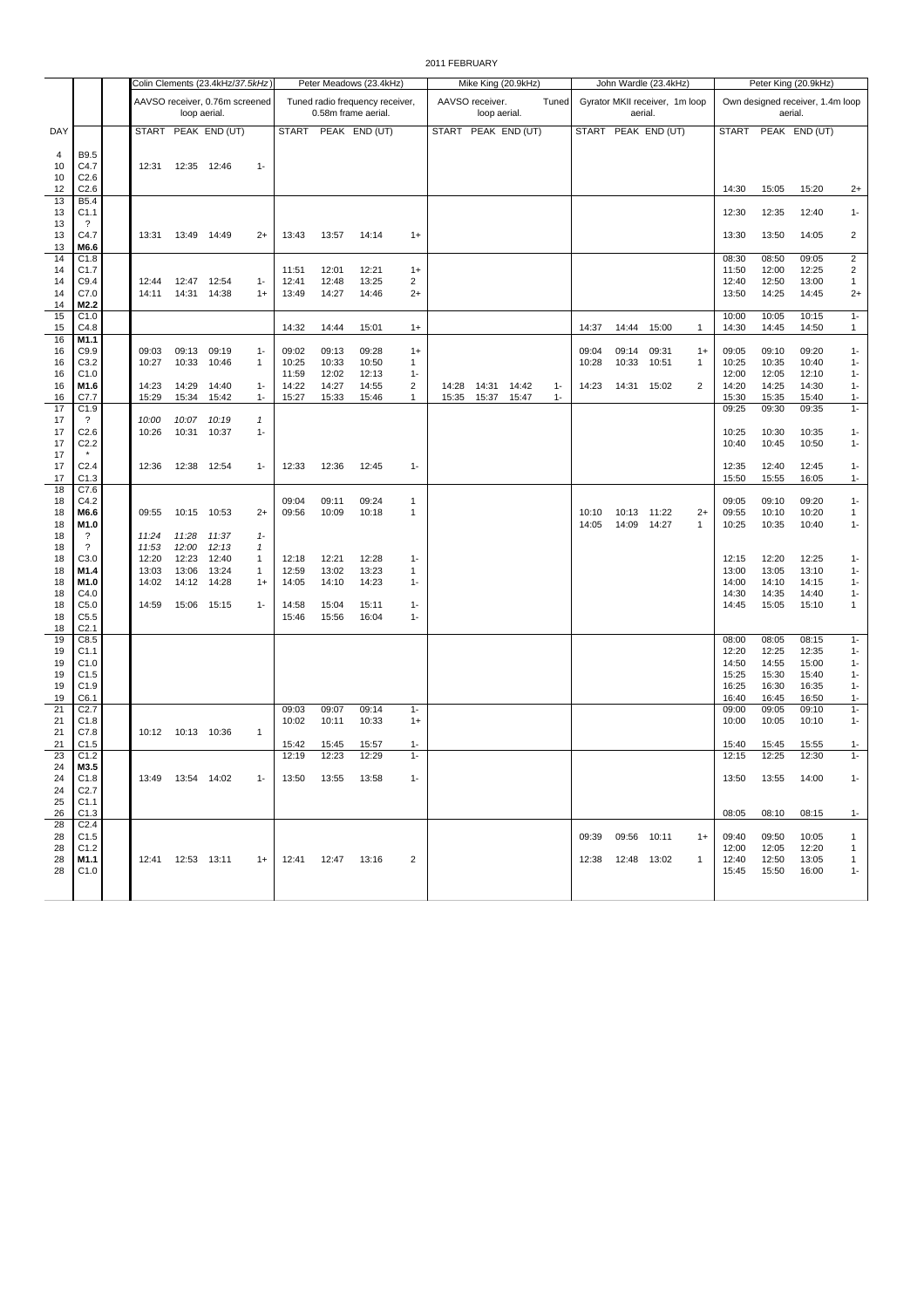|                                                                                              |                                                                                                                                       |                                                                                        |                                                                                        | Paul Hyde (22.1kHz)                                                                    |                                                                        |                                           | Gordon Fiander (23.4kHz)                  |                                           |                                          | John Elliott (21.75kHz) |                     |                                                       |      | Martyn Kinder (18.3kHz)                                                                         |                                                                                                 | Mark Horn (23.4kHz)                                                                             |                                                                                                               |                                                        |  |               |  |  |
|----------------------------------------------------------------------------------------------|---------------------------------------------------------------------------------------------------------------------------------------|----------------------------------------------------------------------------------------|----------------------------------------------------------------------------------------|----------------------------------------------------------------------------------------|------------------------------------------------------------------------|-------------------------------------------|-------------------------------------------|-------------------------------------------|------------------------------------------|-------------------------|---------------------|-------------------------------------------------------|------|-------------------------------------------------------------------------------------------------|-------------------------------------------------------------------------------------------------|-------------------------------------------------------------------------------------------------|---------------------------------------------------------------------------------------------------------------|--------------------------------------------------------|--|---------------|--|--|
|                                                                                              |                                                                                                                                       |                                                                                        |                                                                                        | Tuned radio frequency receiver,<br>0.96m frame aerial.                                 |                                                                        |                                           | PC sound card.                            |                                           |                                          |                         |                     | Tuned radio frequency receiver,<br>0.5m frame aerial. |      |                                                                                                 |                                                                                                 | Tuned radio frequency receiver,<br>0.58m frame aerial.                                          |                                                                                                               | Tuned radio frequency receiver,<br>0.58m frame aerial. |  |               |  |  |
| DAY                                                                                          |                                                                                                                                       |                                                                                        |                                                                                        | START PEAK END (UT)                                                                    |                                                                        | <b>START</b>                              |                                           | PEAK END (UT)                             |                                          |                         |                     | START PEAK END (UT)                                   |      |                                                                                                 |                                                                                                 | START PEAK END (UT)                                                                             |                                                                                                               | <b>START</b>                                           |  | PEAK END (UT) |  |  |
| 4<br>10<br>10<br>12                                                                          | B9.5<br>C4.7<br>C <sub>2.6</sub><br>C2.6                                                                                              | 12:31<br>13:45                                                                         | 12:36<br>13:51                                                                         | 13:00<br>14:07                                                                         | $1+$<br>$\mathbf{1}$                                                   |                                           |                                           |                                           |                                          |                         |                     |                                                       |      |                                                                                                 |                                                                                                 |                                                                                                 |                                                                                                               |                                                        |  |               |  |  |
| 13<br>13<br>13<br>13<br>13                                                                   | B <sub>5.4</sub><br>C <sub>1.1</sub><br>$\gamma$<br>C4.7<br>M6.6                                                                      |                                                                                        |                                                                                        |                                                                                        |                                                                        |                                           |                                           |                                           |                                          |                         |                     |                                                       |      | 11:48<br>12:30<br>13:26<br>13:43                                                                | 11:54<br>12:34<br>13:33<br>13:59                                                                | 12:03<br>12:46<br>13:40<br>14:29                                                                | $1 -$<br>$1 -$<br>$1 -$<br>$2+$                                                                               |                                                        |  |               |  |  |
| 14<br>14<br>14<br>14<br>14<br>15<br>15<br>16<br>16<br>16<br>16<br>16<br>16<br>17<br>17<br>17 | C1.8<br>C1.7<br>C9.4<br>C7.0<br>M2.2<br>C1.0<br>C4.8<br>M1.1<br>C9.9<br>C3.2<br>C1.0<br>M1.6<br>C7.7<br>C1.9<br>?<br>C <sub>2.6</sub> | 12:44<br>13:47<br>14:34<br>09:03<br>10:28<br>12:00<br>14:22<br>15:30<br>09:25<br>10:26 | 12:55<br>14:30<br>14:45<br>09:14<br>10:34<br>12:04<br>14:29<br>15:34<br>09:31<br>10:30 | 13:47<br>14:52<br>15:08<br>09:30<br>10:59<br>12:17<br>15:07<br>16:07<br>09:37<br>10:38 | $2+$<br>$2+$<br>2<br>$1+$<br>$1+$<br>$1 -$<br>2<br>2<br>$1 -$<br>$1 -$ | 09:03<br>10:27<br>14:23                   | 09:09<br>10:34<br>14:32                   | 09:12<br>10:47<br>14:45                   | $1 -$<br>$\mathbf{1}$<br>$\mathbf{1}$    |                         |                     |                                                       |      | 12:44<br>13:47<br>17:22<br>14:34<br>09:02<br>10:25<br>11:59<br>14:21<br>15:30<br>09:24<br>10:26 | 12:50<br>14:27<br>17:25<br>14:45<br>09:08<br>10:33<br>12:04<br>14:28<br>15:34<br>09:31<br>10:30 | 13:06<br>14:54<br>17:29<br>15:02<br>09:21<br>10:54<br>12:18<br>14:59<br>15:41<br>09:39<br>10:37 | $\mathbf{1}$<br>$2+$<br>$1 -$<br>$1+$<br>$\mathbf{1}$<br>$1+$<br>$\mathbf{1}$<br>2<br>$1 -$<br>$1 -$<br>$1 -$ |                                                        |  |               |  |  |
| 17<br>17<br>17<br>17<br>18                                                                   | C <sub>2.2</sub><br>C <sub>2.4</sub><br>C1.3<br>C7.6                                                                                  | 10:38<br>12:34                                                                         | 10:45<br>12:38                                                                         | $\overline{?}$<br>12:55                                                                | $\sim$<br>$\mathbf{1}$                                                 |                                           |                                           |                                           |                                          |                         |                     |                                                       |      | 10:38<br>12:34                                                                                  | 10:47<br>12:38                                                                                  | 10:59<br>12:51                                                                                  | $\mathbf{1}$<br>$1 -$                                                                                         |                                                        |  |               |  |  |
| 18<br>18<br>18<br>18<br>18<br>18                                                             | C4.2<br>M6.6<br>M1.0<br>?<br>$\overline{\mathcal{E}}$<br>C3.0                                                                         | 09:05<br>09:58<br>12:18                                                                | 09:13<br>12:22                                                                         | 09:27<br>10:12 11:16<br>12:34                                                          | 1<br>$2+$<br>$1 -$                                                     | 09:04<br>09:57<br>12:17                   | 09:13<br>10:12<br>12:21                   | 09:21<br>10:16<br>12:32                   | $1 -$<br>$\mathbf{1}$<br>$1 -$           |                         |                     |                                                       |      | 09:56<br>$\overline{\phantom{a}}$<br>11:16<br>11:55<br>12:17                                    | 10:11<br>10:37<br>11:27<br>12:00<br>12:22                                                       | 10:15<br>10:57<br>11:36<br>12:04<br>12:29                                                       | 1<br>$\mathbf{1}$<br>$1 -$<br>$1 -$                                                                           |                                                        |  |               |  |  |
| 18<br>18<br>18<br>18<br>18<br>18                                                             | M1.4<br>M1.0<br>C4.0<br>C5.0<br>C5.5<br>C <sub>2.1</sub>                                                                              | 13:01<br>14:05<br>14:28<br>14:59<br>15:51                                              | 13:05<br>14:11<br>14:33<br>15:06<br>15:57                                              | 13:46<br>$\overline{\mathcal{E}}$<br>14:41<br>15:20<br>$\overline{\mathcal{E}}$        | 2<br>$\sim$<br>$1 -$<br>$\mathbf{1}$                                   | 13:01<br>14:01<br>14:59<br>15:53<br>16:42 | 13:05<br>14:10<br>15:15<br>15:56<br>16:47 | 13:16<br>14:18<br>15:16<br>16:01<br>16:55 | $1 -$<br>$1 -$<br>$1-$<br>$1 -$<br>$1 -$ |                         |                     |                                                       |      | 13:02<br>14:04<br>14:28<br>14:58<br>?                                                           | 13:04<br>14:11<br>14:33<br>15:06<br>15:51                                                       | $\overline{\cdot}$<br>14:28<br>?<br>15:15<br>15:57                                              | $\mathbf{1}$<br>$1 -$                                                                                         |                                                        |  |               |  |  |
| 19<br>19<br>19<br>19<br>19<br>19                                                             | C8.5<br>C1.1<br>C1.0<br>C1.5<br>C1.9<br>C6.1                                                                                          | 16:28<br>16:42                                                                         | 16:29<br>16:44                                                                         | $\overline{\cdot}$<br>16:48                                                            | $1 -$                                                                  |                                           |                                           |                                           |                                          |                         |                     |                                                       |      |                                                                                                 |                                                                                                 |                                                                                                 |                                                                                                               |                                                        |  |               |  |  |
| 21<br>21<br>21<br>21                                                                         | C <sub>2.7</sub><br>C1.8<br>C7.8<br>C1.5                                                                                              | 09:03<br>10:03<br>10:11<br>15:41                                                       | 09:07<br>10:05<br>10:22<br>15:47                                                       | 09:22<br>$\ddot{?}$<br>10:49<br>16:09                                                  | $\mathbf{1}$<br>$\overline{\phantom{a}}$<br>$\overline{2}$<br>$1+$     | 09:03<br>10:09<br>15:39                   | 09:09<br>10:19<br>15:48                   | 09:11<br>10:45<br>15:55                   | $1 -$<br>2<br>$1 -$                      | 10:12                   | 10:15 10:39         |                                                       | $1+$ | 10:02<br>10:10<br>15:43                                                                         | 10:05<br>10:14<br>15:46                                                                         | $\overline{\cdot}$<br>10:36<br>15:54                                                            | $1+$<br>$1 -$                                                                                                 |                                                        |  |               |  |  |
| 23<br>24<br>24<br>24<br>25<br>26                                                             | C1.2<br>M3.5<br>C1.8<br>C <sub>2.7</sub><br>C1.1<br>C1.3                                                                              | 12:20                                                                                  | 12:24<br>13:50  13:55  14:00<br>08:11 08:17 08:27                                      | 12:31                                                                                  | $1 -$<br>$1 -$<br>$1 -$                                                | 12:16                                     | 12:26                                     | 12:31                                     | $1 -$                                    |                         |                     |                                                       |      | 12:15                                                                                           | 12:25<br>13:47 13:53 ?                                                                          | 12:31                                                                                           | $1 -$                                                                                                         |                                                        |  |               |  |  |
| 28<br>28<br>28<br>28<br>28                                                                   | C <sub>2.4</sub><br>C <sub>1.5</sub><br>C1.2<br>M1.1<br>C1.0                                                                          |                                                                                        | 09:49 09:53 10:05<br>12:03  12:06  12:24<br>12:40  12:53  14:13                        |                                                                                        | $1 -$<br>$\mathbf{1}$<br>3                                             |                                           |                                           |                                           |                                          |                         | 12:39  12:50  13:26 |                                                       | $2+$ |                                                                                                 | 09:38 09:41 09:51<br>12:05  12:11  12:28<br>12:41  12:51  13:33<br>15:46  15:52  16:00          |                                                                                                 | $1 -$<br>$\mathbf{1}$<br>$2+$<br>$1 -$                                                                        |                                                        |  |               |  |  |

2011 FEBRUARY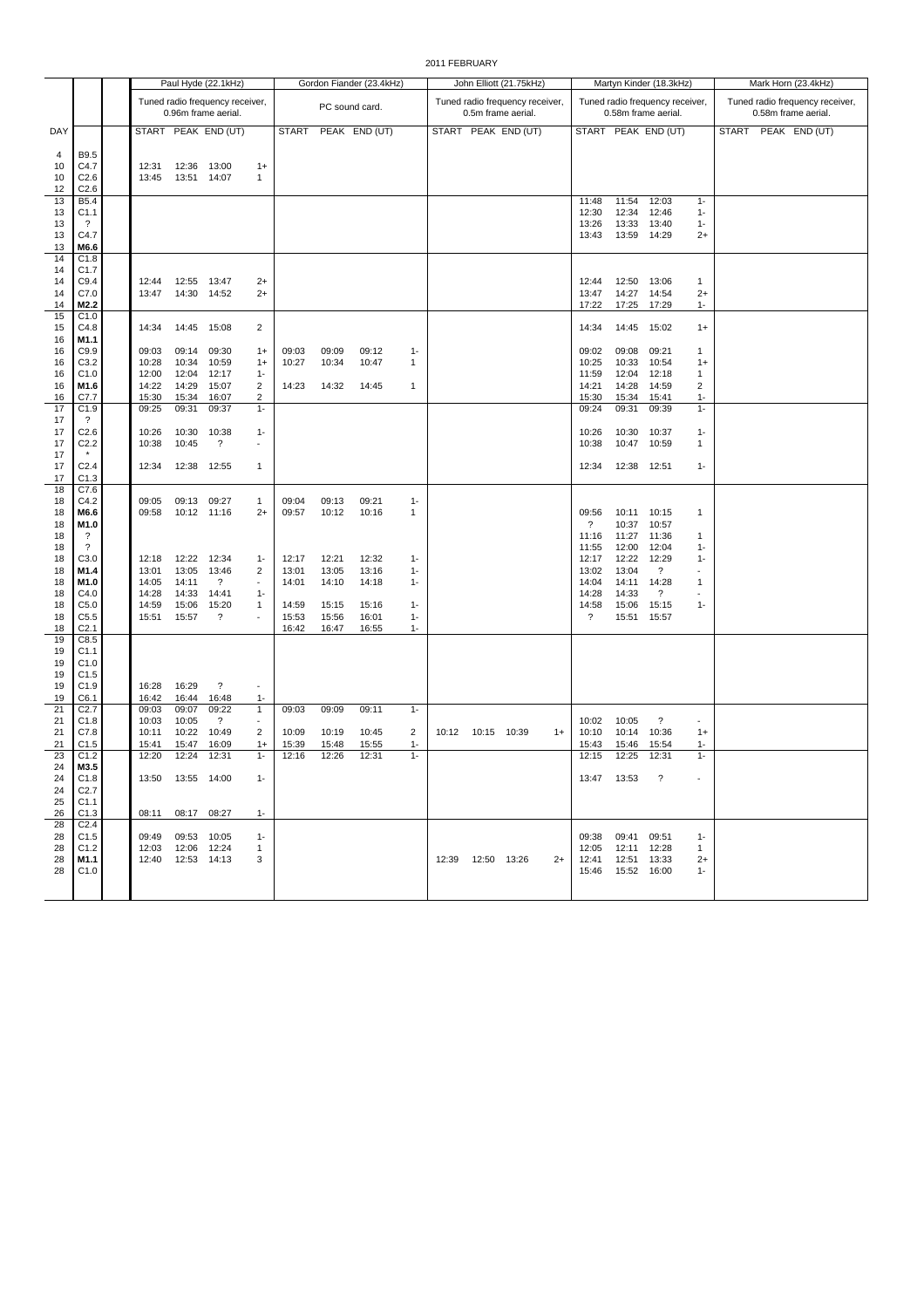## 2011 February.

The first week of February followed on from the activity levels in January with mostly Bclass flares and just 3 small C-class. An M1.9 at 01:31 on the 9<sup>th</sup> from region 1153 was just a clue to what followed. The second week remained at low levels, with the M6.6 on the 13<sup>th</sup> (region 1158) better timed for us to record. Activity from region 1158 dominated the 14<sup>th</sup>, followed by an X2.2 flare at 01:56 on the 15<sup>th</sup>. This was the first Xclass flare since 2006 December at the end of cycle 23. Region 1158 continued its high levels of activity right through to the  $21st$ , joined by regions 1161 and 1162. Region 1163 produced a series of smaller flares on the 24<sup>th</sup> and 25<sup>th</sup>, with region 1164 active from the 25<sup>th</sup>. The result is the highest monthly total in the 6 years covered by the chart. The event marked '\*' is not classified in the SWPC reports. Events marked '?' are not listed by the SWPC, but appear in more than a single observer's report.



Events on the 16<sup>th</sup> are well shown in the chart by Roberto Battaiola:

Paul Hyde has produced the following chart for the  $18<sup>th</sup>$ , comparing the X-ray intensity directly with his SID recording. This shows the SID produced by the double flares M6.6 and M1.0 barely 15 minutes apart, as well as the two events not listed by the SWPC but clearly recorded and reported by several observers. With 13 SIDs, this was the busiest day of the month.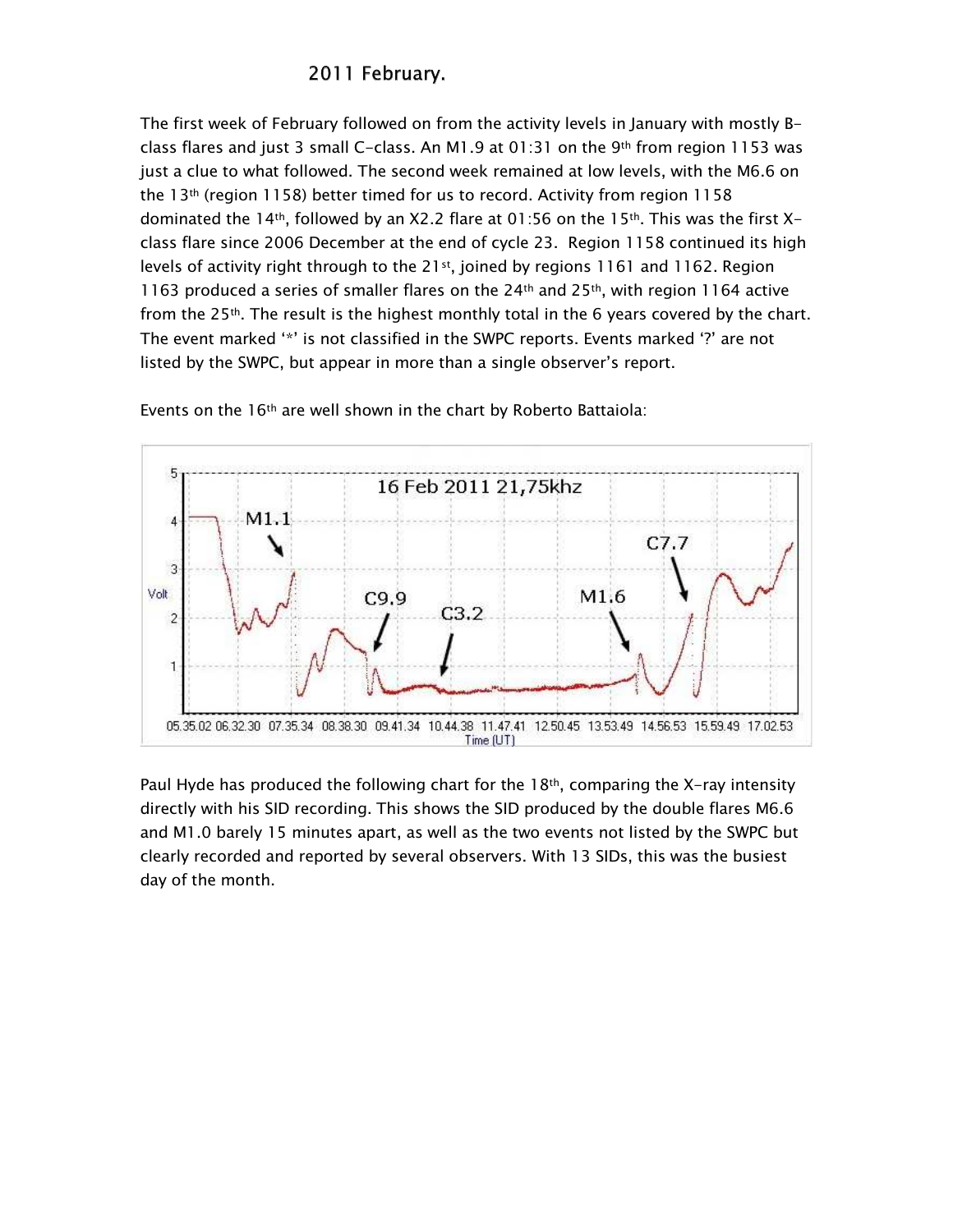





This chart from Mark Edwards shows the M1.1 flare on the 28<sup>th</sup>. Note the minimal response at 37.5kHz compared to the text-book SIDs at 23.4 and 22.1kHz, and the double peaked dip at 21.75kHz.

## Magnetic data.